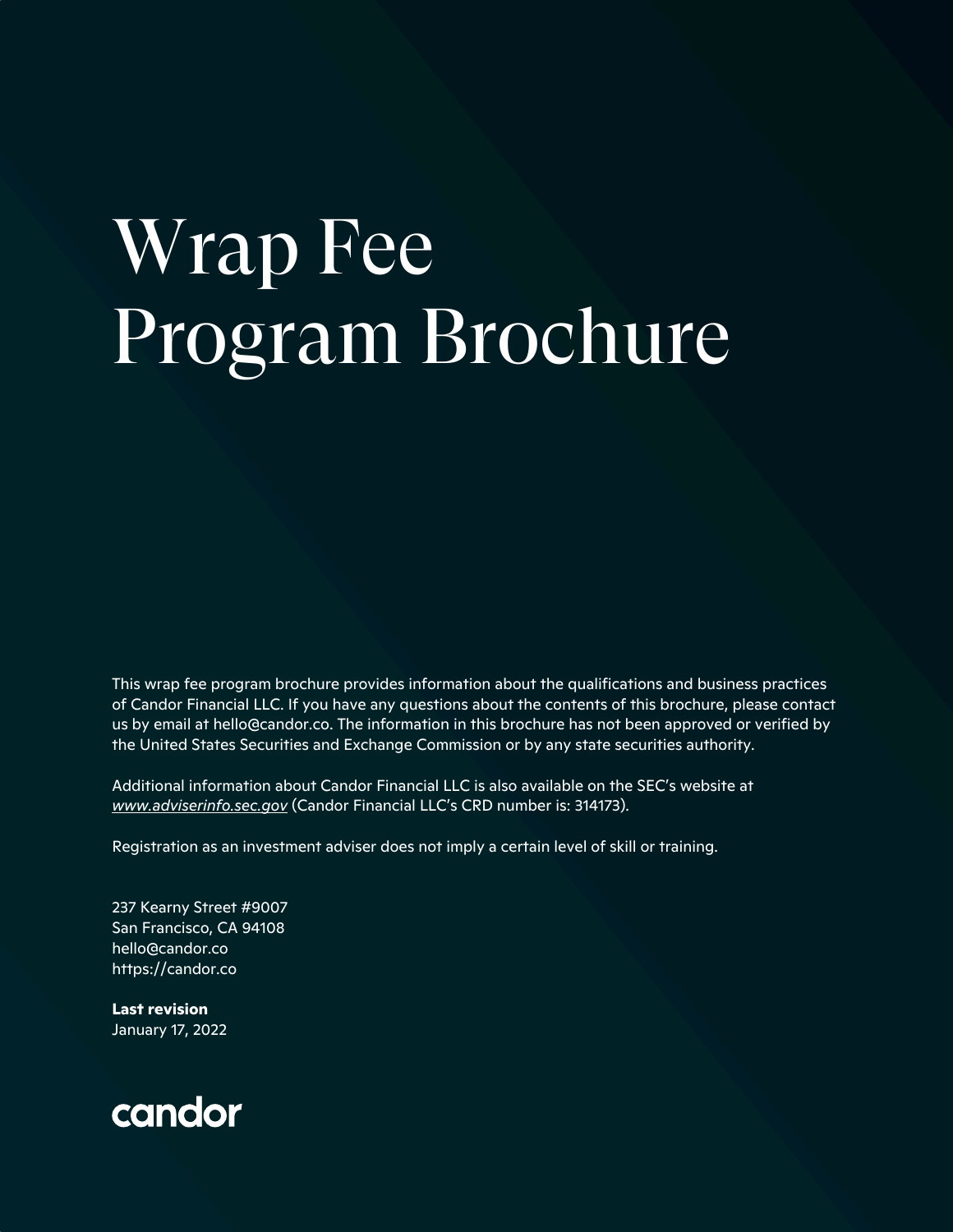# Item 2: Material Changes

Candor Financial LLC last updated this Wrap Fee Program Brochure on January 17, 2022. The following changes were made:

- Clarified that portfolio managers are not paid a portion of fees
- Updated Candor's policy on retaining third parties to act as solicitors
- Updated fee structure

As a reminder, we may at any time update our Wrap Fee Brochure and will either send you a copy or offer to send you a copy electronically as may be necessary or required. If you would like another copy of this Wrap Brochure, you may download it from the SEC's website at www.adviserinfo.sec.gov or you may contact us at hello@candor.co.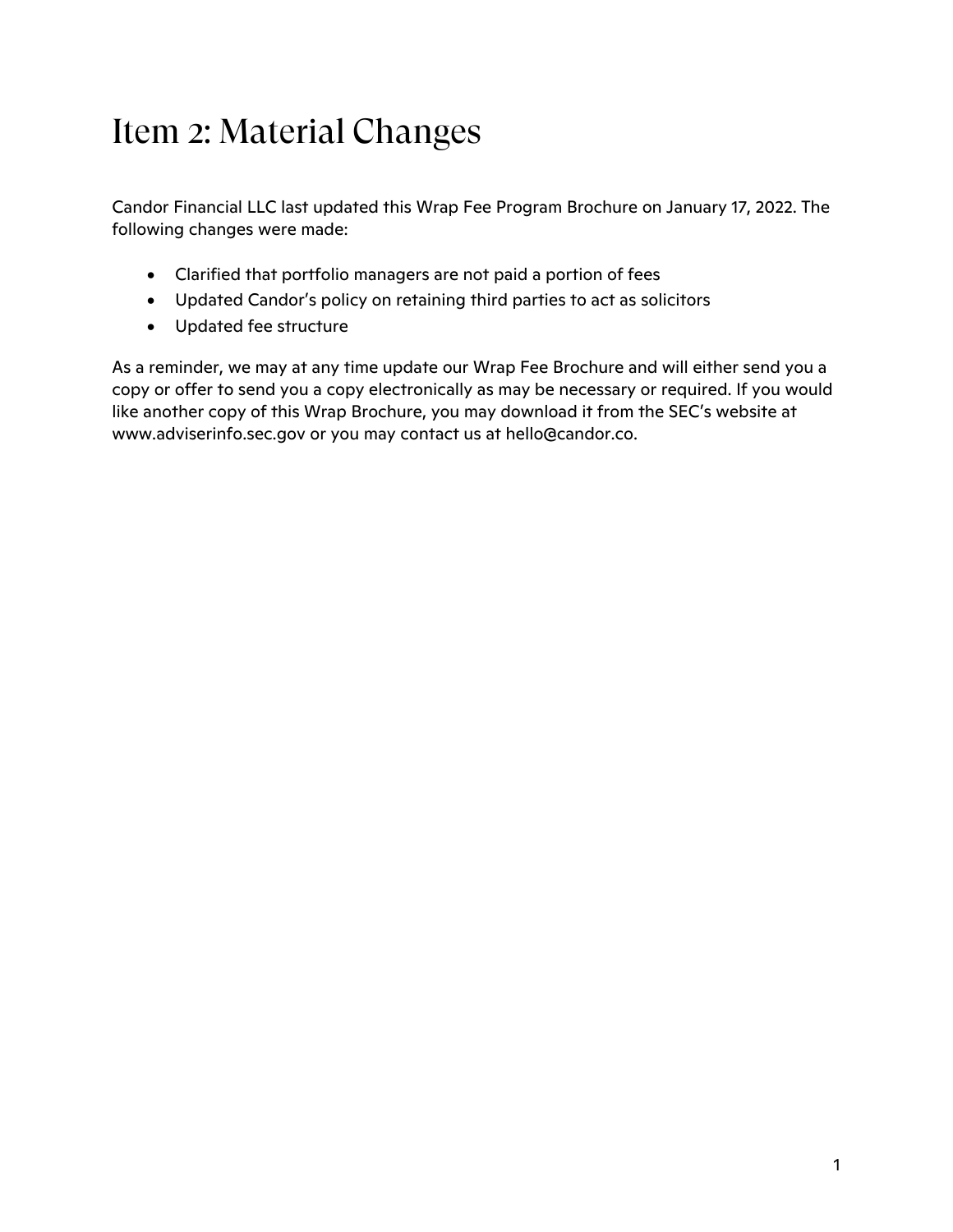# Item 3: Table of Contents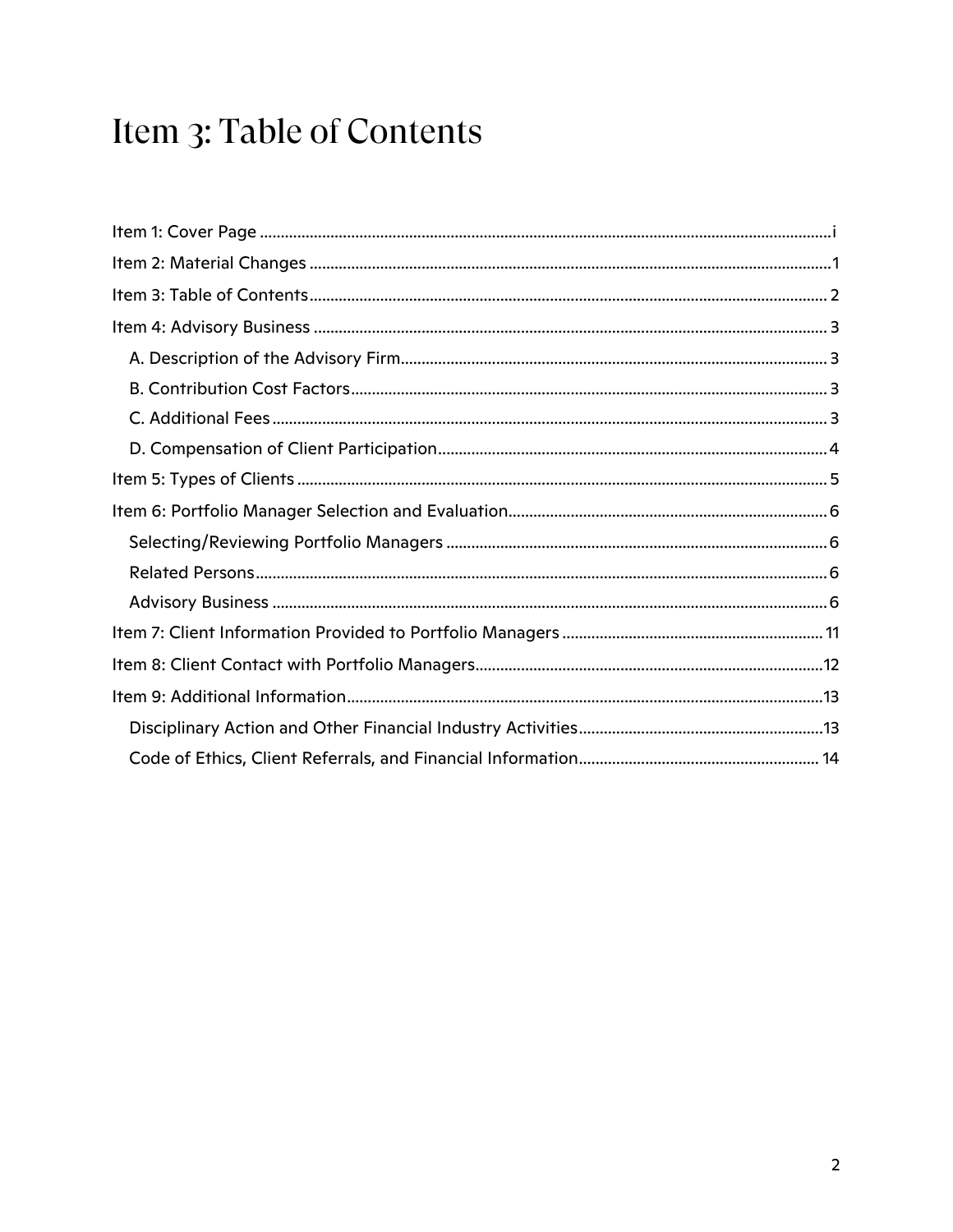# Item 4: Advisory Business

## **A. Description of the Advisory Firm**

Candor Financial LLC (hereinafter "Candor") provides advisory services to clients under this wrap fee program as sponsor and portfolio manager. Candor's primary service offering is the management of staged selling plans under SEC Rule 10b5-1.

Candor provides its services through the internet via an online interface (a "robo-advisor"), providing automated advisory services solely online without a particular advisor with whom the client interacts with. The firm is based in San Francisco, CA.

#### Fees

Candor's standard fee for establishing a staged selling plan is \$288 per year. Candor's fees are negotiable and we may offer promotions from time to time, including waivers, reductions and discounts of the standard fee.

Candor requires clients use Apex Clearing as custodian. Candor's fees are debited from the client's account at the custodian. Fees are paid annually in advance.

Clients may terminate the agreement without penalty, for full refund of Candor's fees, within five business days of signing the Investment Advisory Contract. Thereafter, clients may terminate the Investment Advisory Contract upon two business days written notice.

Portion of fees paid to portfolio managers

Portfolio managers are not paid a portion of fees.

### **B. Contribution Cost Factors**

The program may cost the client more or less than purchasing such services separately. There are several factors that bear upon the relative cost of the program, including the trading activity in the client's account, the adviser's ability to aggregate trades, and the cost of the services if provided separately (which in turn depends on the prices and specific services offered by different providers).

### **C. Additional Fees**

Candor will wrap commission/brokerage fees for wrap fee portfolio management accounts. Candor will charge clients one fee, and pay the commission/brokerage fees using the fee collected from the client. Accounts participating in the wrap fee program are not charged higher advisory fees based on trading activity, but clients should be aware that Candor has an incentive to limit trading activities for those accounts since the firm absorbs those transaction costs.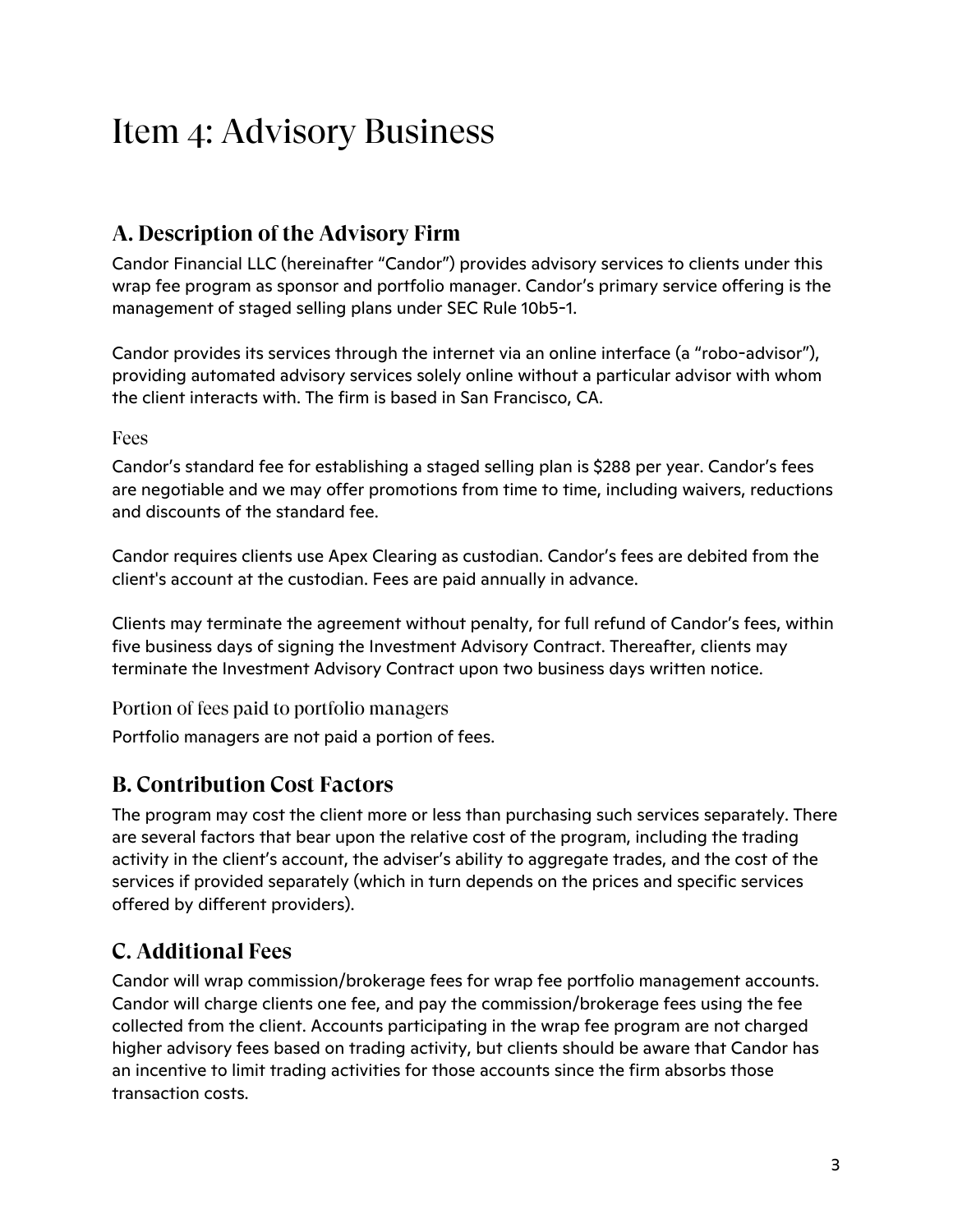Certain other fees are not included in the wrap fee and are paid for separately by the client. These include, but are not limited to, margin costs, charges imposed directly by a mutual fund or exchange traded fund, fees associated with "step out" transactions if the account uses different custodians or broker-dealers, deferred sales charges, odd-lot differentials, transfer taxes, wire transfer and electronic fund fees, and other fees and taxes on brokerage accounts and securities transactions. Clients will receive a "Miscellaneous Term Sheet" at account opening that provides additional detail for third party fees.

### **D. Compensation of Client Participation**

Neither Candor, nor any representatives of Candor receive any additional compensation beyond advisory fees for the participation of client's in the wrap fee program. However, compensation received may be more than what would have been received if client paid separately for investment advice, brokerage, and other services. Therefore, Candor has a financial incentive to recommend the wrap fee program to clients.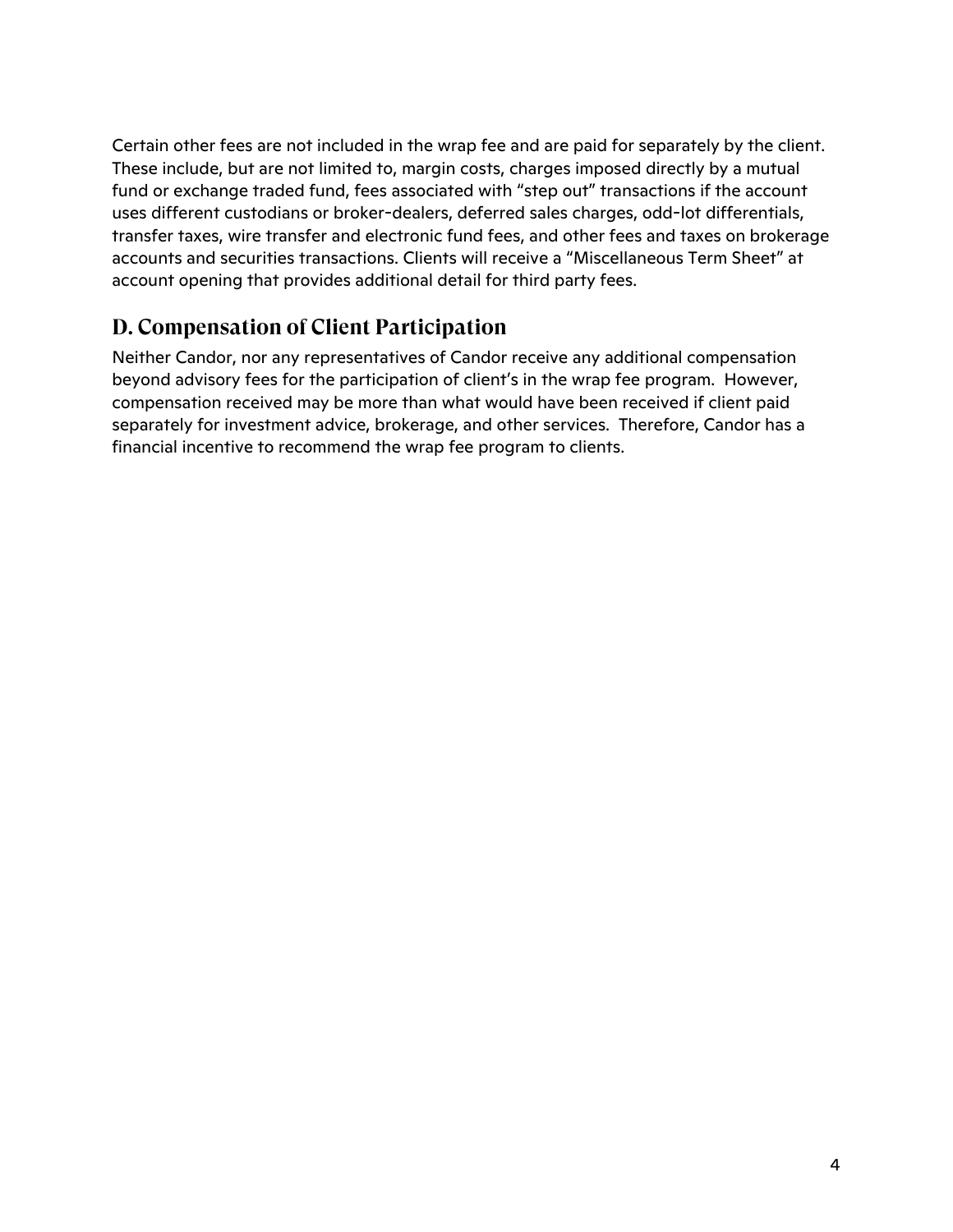# Item 5: Types of Clients

Candor generally offers advisory services to the following types of clients:

- Individuals
- High-Net-Worth Individuals

There is no account minimum.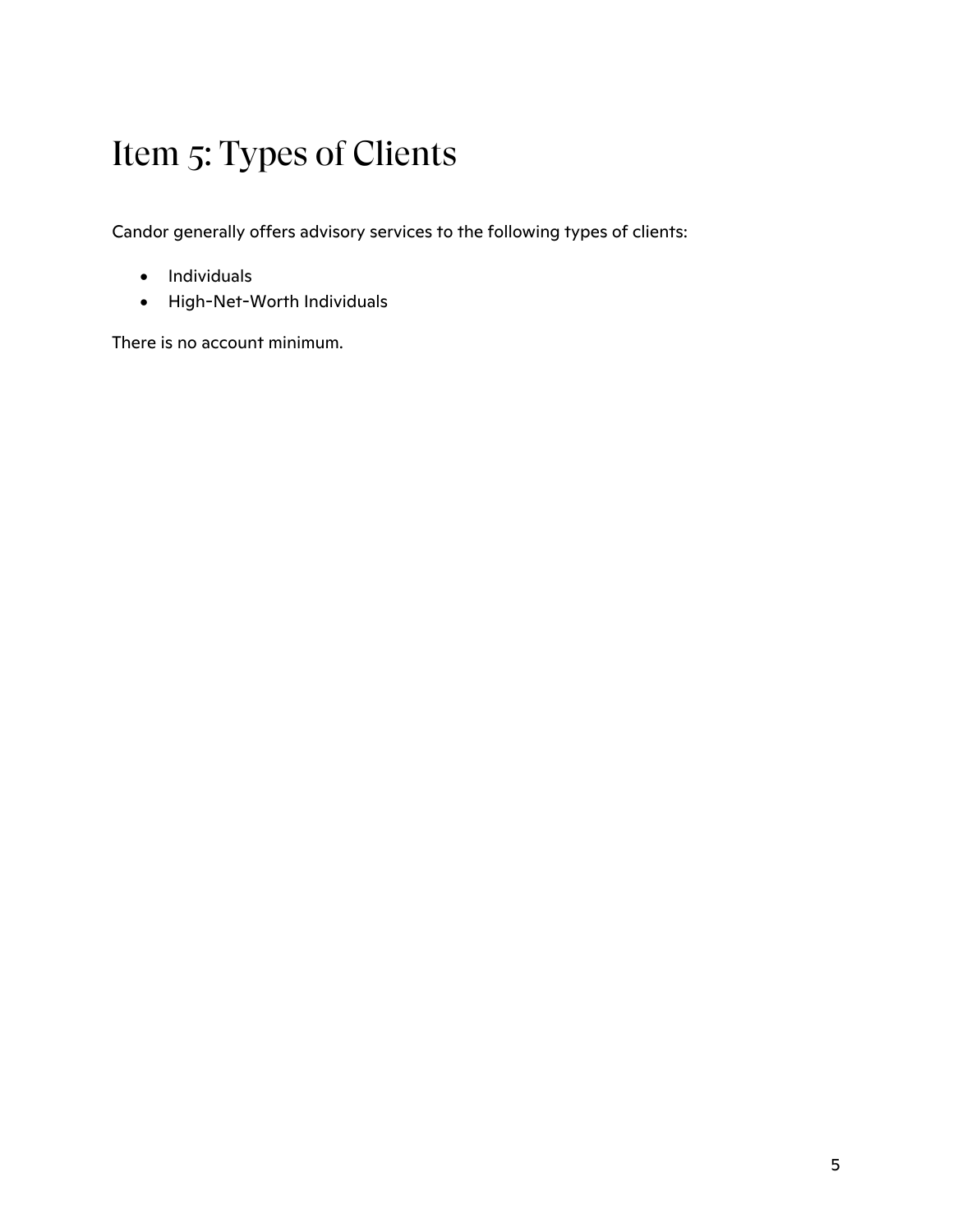# Item 6: Portfolio Manager Selection and Evaluation

### **Selecting/Reviewing Portfolio Managers**

Candor will not select outside portfolio managers for management of this wrap fee program. Candor will be the sole portfolio manager for this wrap fee program.

### **Related Persons**

Candor and its personnel serve as the portfolio managers for all wrap fee program accounts. This is a conflict of interest in that no outside adviser assesses Candor's management of the wrap fee program. Additionally, Candor has adopted trade order aggregation and trade allocation policy and procedures that seek to manage, monitor and, to the extent possible, minimize the effects of these conflicts. Candor will address conflicts of interest by mitigating any conflicts of interest in the clients best interest.

### **Advisory Business**

Candor provides "robo-advisory" portfolio management services via an online interface. This entails the use of algorithm-based portfolio management advice, rather than in-person investment advice. These automated investment solutions are customized to each client and based on individual characteristics and user-selected settings. Candor's goal is to help employees who earn equity sell their equity on a set schedule and then invest their liquidated earnings into a diversified portfolio. Candor will direct clients to accomplish this through Candor's application.

Portfolio management accounts participating in the wrap fee program will not have to pay for transaction or trading fees. Candor will charge clients one fee, and pay transaction fees using the advisory fee collected from the client. Certain other fees are not included in the wrap fee and are paid for separately by the client. These include, but are not limited to, margin costs, charges imposed directly by a mutual fund or exchange traded fund, deferred sales charges, odd-lot differentials, transfer taxes, wire transfer and electronic fund fees, and other fees and taxes on brokerage accounts and securities transactions.

Accounts participating in the wrap fee program are not charged higher advisory fees based on trading activity, but clients should be aware that Candor has an incentive to limit trading activities for those accounts since the firm absorbs those transaction costs. To address this conflict, Candor will always act in the best interest of its clients consistent with its fiduciary duty as an investment adviser.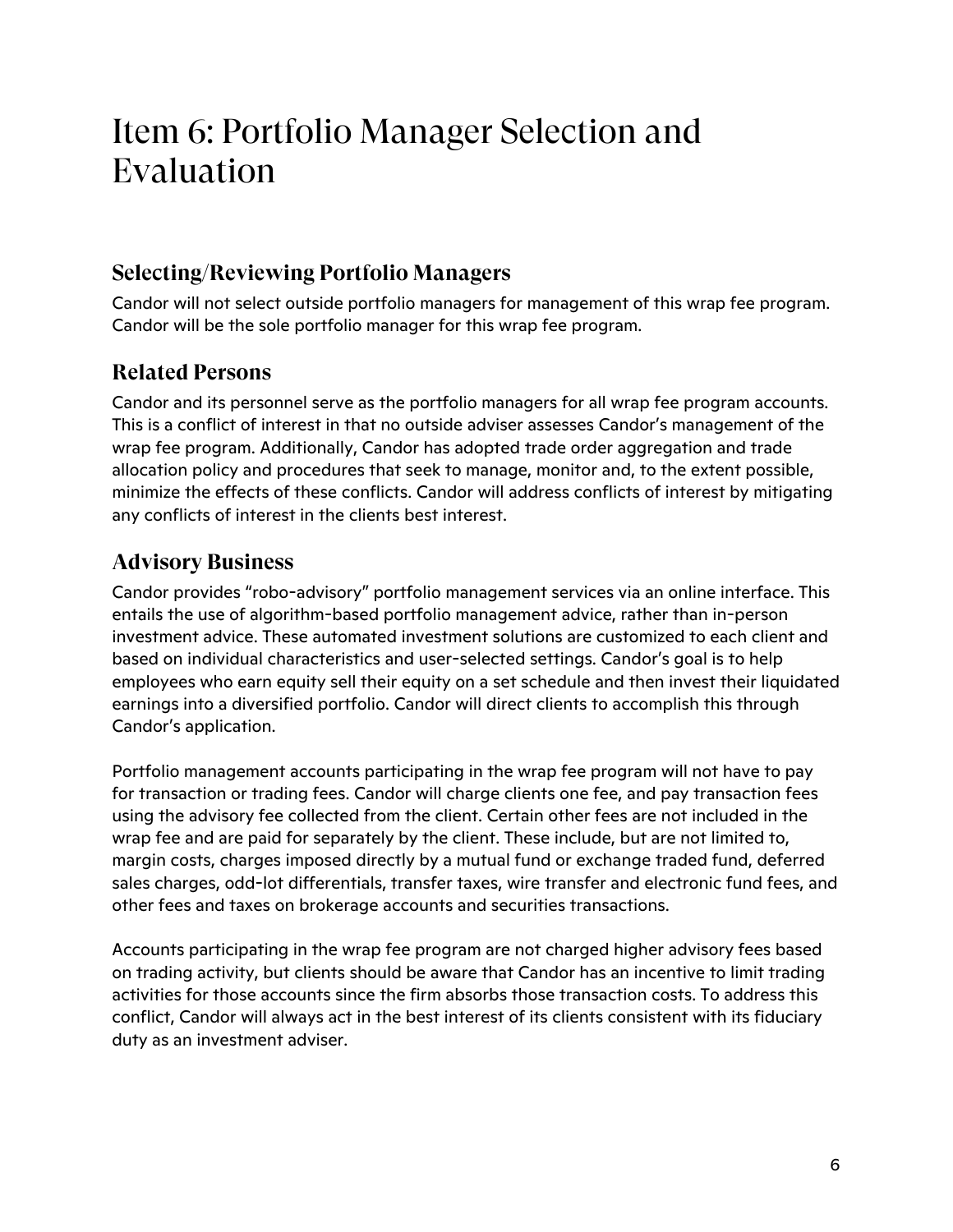#### Wrap Fee Programs

As discussed herein, Candor sponsors and acts as portfolio manager for this wrap fee program. Candor manages the investments in the wrap fee program. The fees paid to the wrap account program will be given to Candor as a management fee.

#### Amounts Under Management

Candor has the following assets under management:

| <b>Discretionary Amounts</b> | <b>Non-Discretionary Amounts</b> | <b>Date Calculated</b> |
|------------------------------|----------------------------------|------------------------|
| S0                           | SO                               | June 2021              |

Performance-Based Fees and Side-By-Side Management

Candor does not accept performance-based fees or other fees based on a share of capital gains on or capital appreciation of the assets of a client.

#### Methods of Analysis

Candor's primary method of analysis is modern portfolio theory.

**Modern portfolio theory** is a theory of investment that attempts to maximize portfolio expected return for a given amount of portfolio risk, or equivalently minimize risk for a given level of expected return, each by carefully choosing the proportions of various asset.

#### Investment Strategies

Candor uses long term trading and short term trading.

*Investing in securities involves a risk of loss that you, as a client, should be prepared to bear.*

#### Material Risks Involved

**Modern portfolio theory** assumes that investors are risk averse, meaning that given two portfolios that offer the same expected return, investors will prefer the less risky one. Thus, an investor will take on increased risk only if compensated by higher expected returns. Conversely, an investor who wants higher expected returns must accept more risk. The exact trade-off will be the same for all investors, but different investors will evaluate the trade-off differently based on individual risk aversion characteristics. The implication is that a rational investor will not invest in a portfolio if a second portfolio exists with a more favorable riskexpected return profile – i.e., if for that level of risk an alternative portfolio exists which has better expected returns.

**Investment Strategies:** Long term trading is designed to capture market rates of both return and risk. Due to its nature, the long-term investment strategy can expose clients to various types of risk that will typically surface at various intervals during the time the client owns the investments. These risks include but are not limited to inflation (purchasing power) risk, interest rate risk, economic risk, market risk, and political/regulatory risk.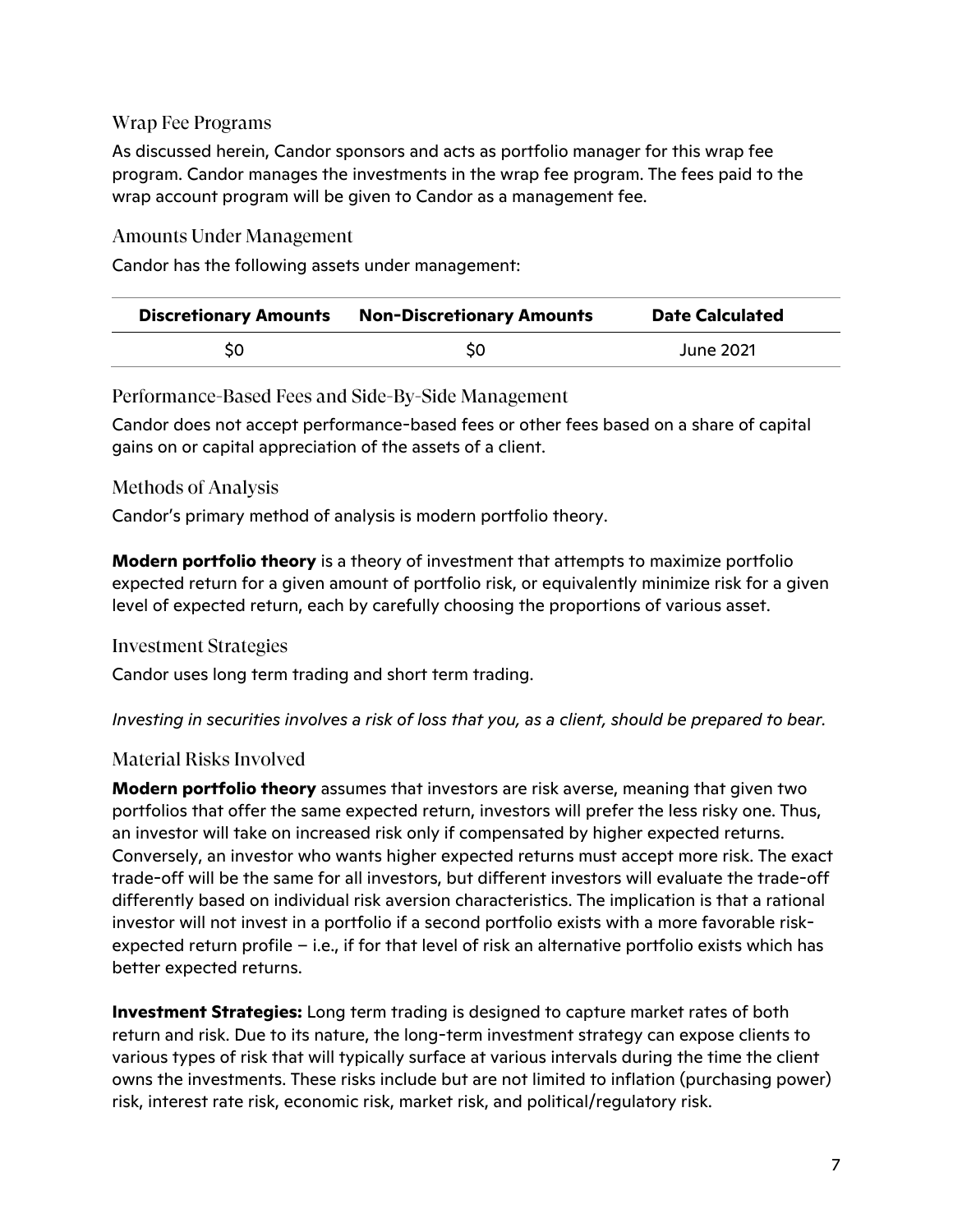Short term trading risks include liquidity, economic stability, and inflation, in addition to the long term trading risks listed above. Frequent trading can affect investment performance, particularly through increased brokerage and other transaction costs and taxes.

#### *Investing in securities involves a risk of loss that you, as a client, should be prepared to bear.*

#### Risks of Specific Securities

Clients should be aware that there is a material risk of loss using any investment strategy. The investment types listed below (leaving aside Treasury Inflation Protected/Inflation Linked Bonds) are not guaranteed or insured by the FDIC or any other government agency.

**Mutual Funds:** Investing in mutual funds carries the risk of capital loss and thus you may lose money investing in mutual funds. All mutual funds have costs that lower investment returns. The funds can be of bond "fixed income" nature (lower risk) or stock "equity" nature.

**Equity** investment generally refers to buying shares of stocks in return for receiving a future payment of dividends and/or capital gains if the value of the stock increases. The value of equity securities may fluctuate in response to specific situations for each company, industry conditions and the general economic environments.

**Fixed income** investments generally pay a return on a fixed schedule, though the amount of the payments can vary. This type of investment can include corporate and government debt securities, leveraged loans, high yield, and investment grade debt and structured products, such as mortgage and other asset-backed securities, although individual bonds may be the best known type of fixed income security. In general, the fixed income market is volatile and fixed income securities carry interest rate risk. (As interest rates rise, bond prices usually fall, and vice versa. This effect is usually more pronounced for longer-term securities.) Fixed income securities also carry inflation risk, liquidity risk, call risk, and credit and default risks for both issuers and counterparties. The risk of default on treasury inflation protected/inflation linked bonds is dependent upon the U.S. Treasury defaulting (extremely unlikely); however, they carry a potential risk of losing share price value, albeit rather minimal. Risks of investing in foreign fixed income securities also include the general risk of non-U.S. investing described below.

**Exchange Traded Funds (ETFs):** An ETF is an investment fund traded on stock exchanges, similar to stocks. Investing in ETFs carries the risk of capital loss (sometimes up to a 100% loss in the case of a stock holding bankruptcy). Areas of concern include the lack of transparency in products and increasing complexity, conflicts of interest and the possibility of inadequate regulatory compliance. Risks in investing in ETFs include trading risks, liquidity and shutdown risks, risks associated with a change in authorized participants and non-participation of authorized participants, risks that trading price differs from indicative net asset value (iNAV), or price fluctuation and disassociation from the index being tracked. With regard to trading risks, regular trading adds cost to your portfolio thus counteracting the low fees that one of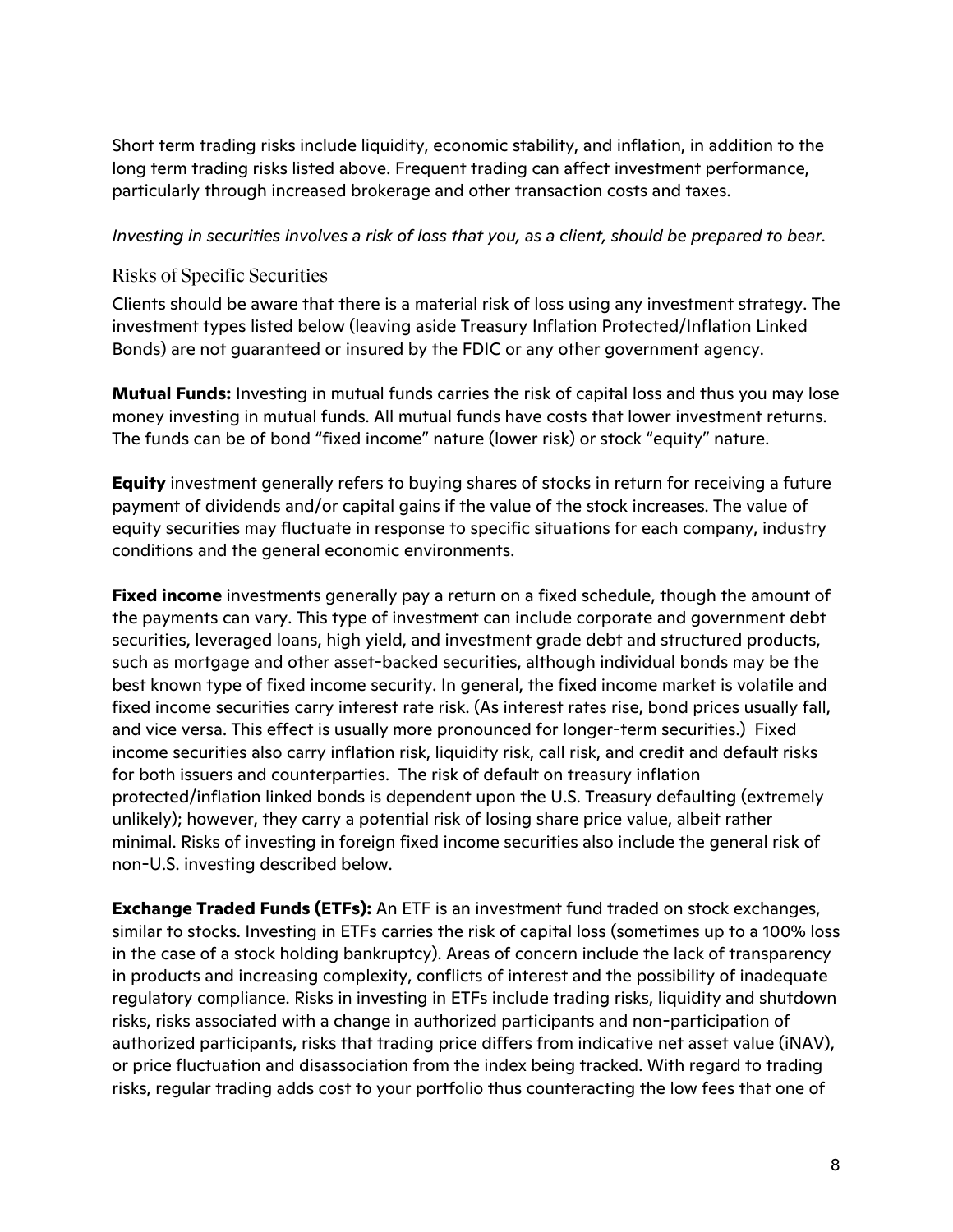the typical benefits of ETFs. Additionally, regular trading to beneficially "time the market" is difficult to achieve. Even paid fund managers struggle to do this every year, with the majority failing to beat the relevant indexes. With regard to liquidity and shutdown risks, not all ETFs have the same level of liquidity. Since ETFs are at least as liquid as their underlying assets, trading conditions are more accurately reflected in implied liquidity rather than the average daily volume of the ETF itself. Implied liquidity is a measure of what can potentially be traded in ETFs based on its underlying assets. ETFs are subject to market volatility and the risks of their underlying securities, which may include the risks associated with investing in smaller companies, foreign securities, commodities, and fixed income investments (as applicable). Foreign securities in particular are subject to interest rate, currency exchange rate, economic, and political risks, all of which are magnified in emerging markets. ETFs that target a small universe of securities, such as a specific region or market sector, are generally subject to greater market volatility, as well as to the specific risks associated with that sector, region, or other focus. ETFs that use derivatives, leverage, or complex investment strategies are subject to additional risks. Precious Metal ETFs (e.g., Gold, Silver, or Palladium Bullion backed "electronic shares" not physical metal) specifically may be negatively impacted by several unique factors, among them (1) large sales by the official sector which own a significant portion of aggregate world holdings in gold and other precious metals, (2) a significant increase in hedging activities by producers of gold or other precious metals, (3) a significant change in the attitude of speculators and investors. The return of an index ETF is usually different from that of the index it tracks because of fees, expenses, and tracking error. An ETF may trade at a premium or discount to its net asset value (NAV) (or indicative value in the case of exchange-traded notes). The degree of liquidity can vary significantly from one ETF to another and losses may be magnified if no liquid market exists for the ETF's shares when attempting to sell them. Each ETF has a unique risk profile, detailed in its prospectus, offering circular, or similar material, which should be considered carefully when making investment decisions.

**Real estate** funds (including REITs) face several kinds of risk that are inherent in the real estate sector, which historically has experienced significant fluctuations and cycles in performance. Revenues and cash flows may be adversely affected by: changes in local real estate market conditions due to changes in national or local economic conditions or changes in local property market characteristics; competition from other properties offering the same or similar services; changes in interest rates and in the state of the debt and equity credit markets; the ongoing need for capital improvements; changes in real estate tax rates and other operating expenses; adverse changes in governmental rules and fiscal policies; adverse changes in zoning laws; the impact of present or future environmental legislation and compliance with environmental laws.

**Private placements** carry a substantial risk as they are subject to less regulation than are publicly offered securities, the market to resell these assets under applicable securities laws may be illiquid, due to restrictions, and the liquidation may be taken at a substantial discount to the underlying value or result in the entire loss of the value of such assets.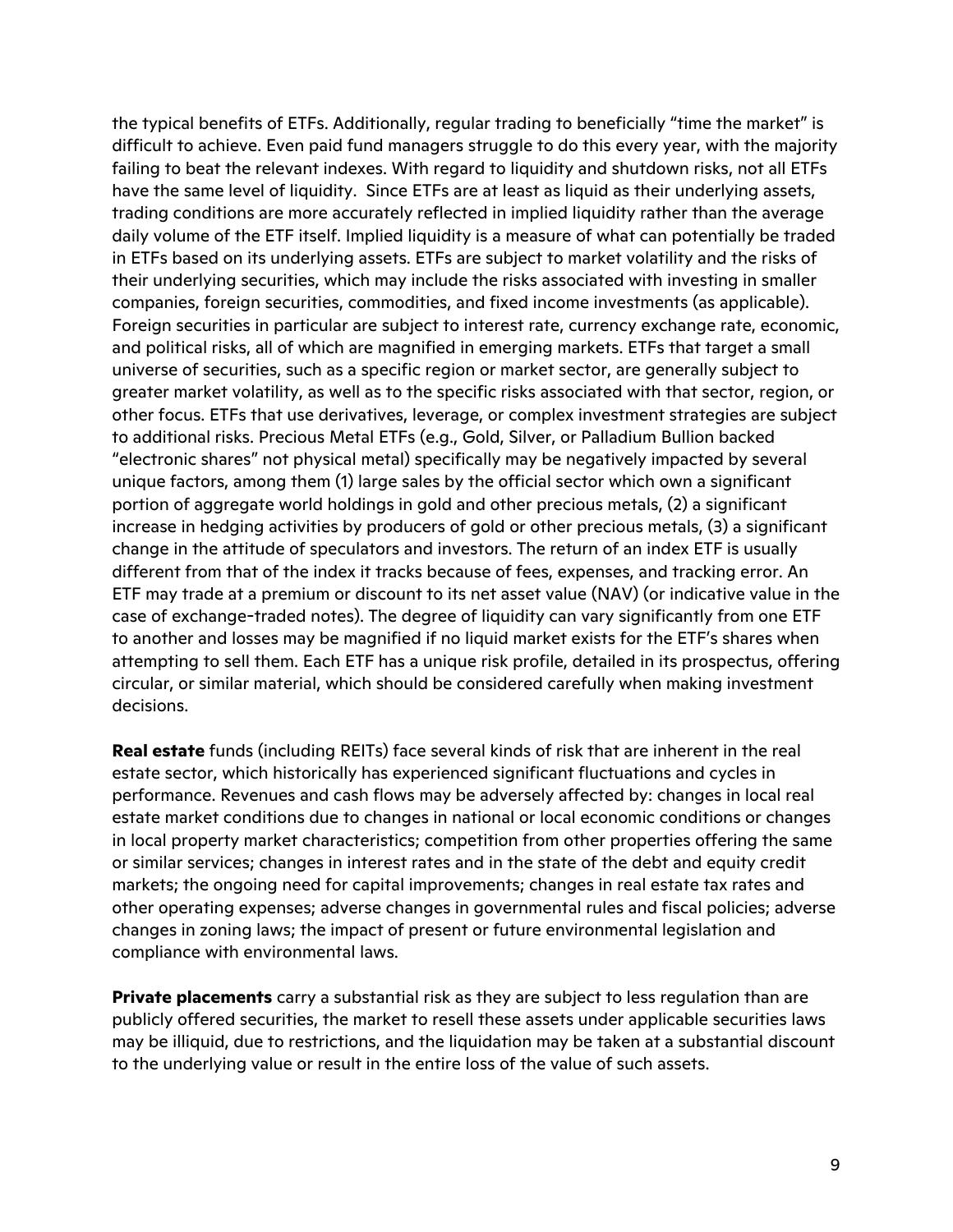**Venture capital funds** invest in start-up companies at an early stage of development in the interest of generating a return through an eventual realization event; the risk is high as a result of the uncertainty involved at that stage of development.

**Commodities** are tangible assets used to manufacture and produce goods or services. Commodity prices are affected by different risk factors, such as disease, storage capacity, supply, demand, delivery constraints and weather. Because of those risk factors, even a welldiversified investment in commodities can be uncertain.

*Past performance is not indicative of future results. Investing in securities involves a risk of loss that you, as a client, should be prepared to bear.*

#### Voting Client Securities (Proxy Voting)

Candor will not ask for, nor accept voting authority for client securities. Clients will receive proxies directly from the issuer of the security or the custodian. Clients should direct all proxy questions to the issuer of the security.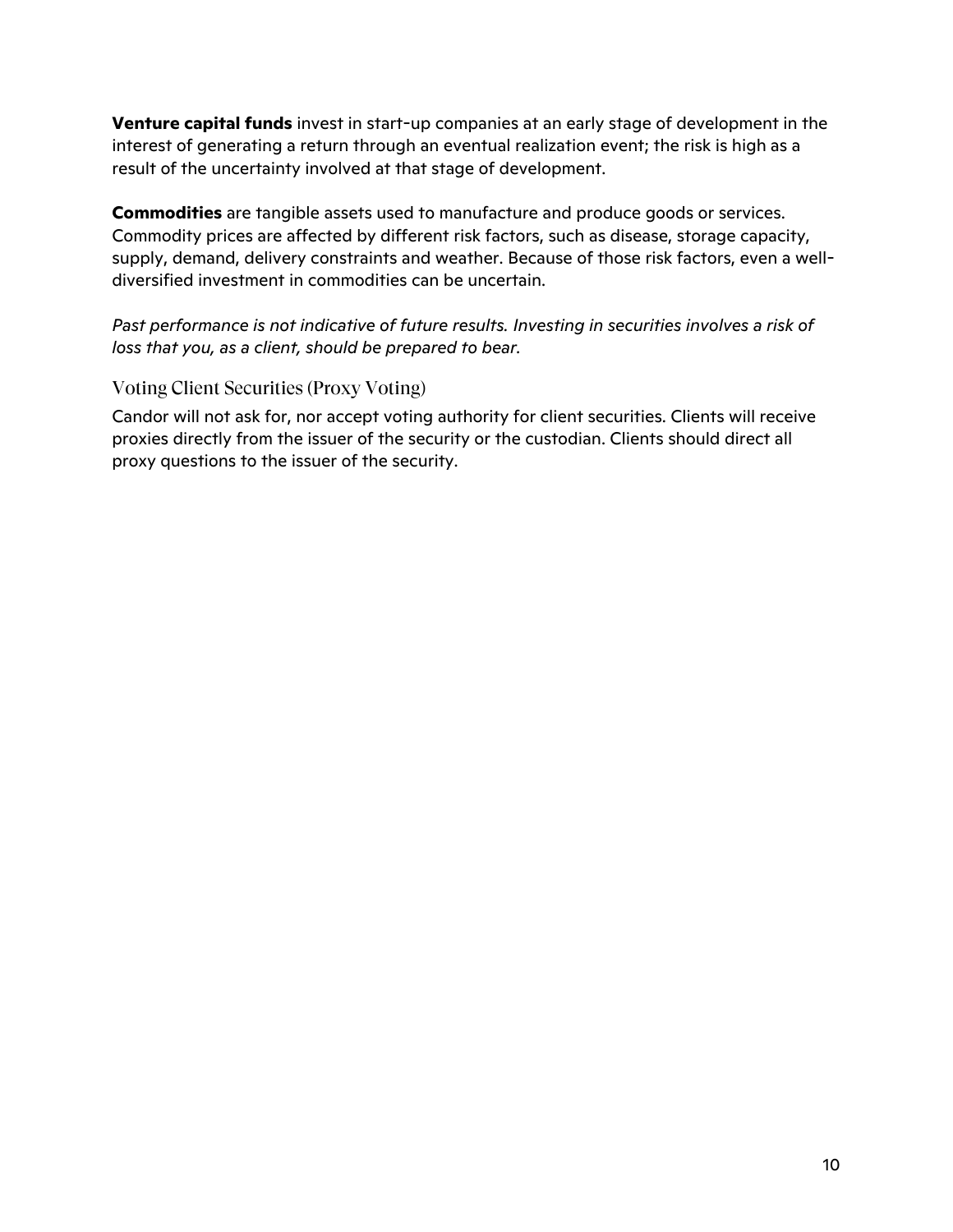# Item 7: Client Information Provided to Portfolio Managers

Candor provides "robo-advisory" portfolio management services through an online interface. This entails the use of algorithm-based portfolio management advice, rather than in-person investment advice. All investment advice is generated and provided by an interactive website. These automated investment solutions are customized to each client and based on individual characteristics and user preferences. Candor's investment advisory personnel oversee the technical systems and investment algorithms but do not individually review or manage client accounts. Clients are encouraged to update their account/questionnaire with any change in their objectives, trading settings or other pertinent information, as that information factors into the portfolio's composition.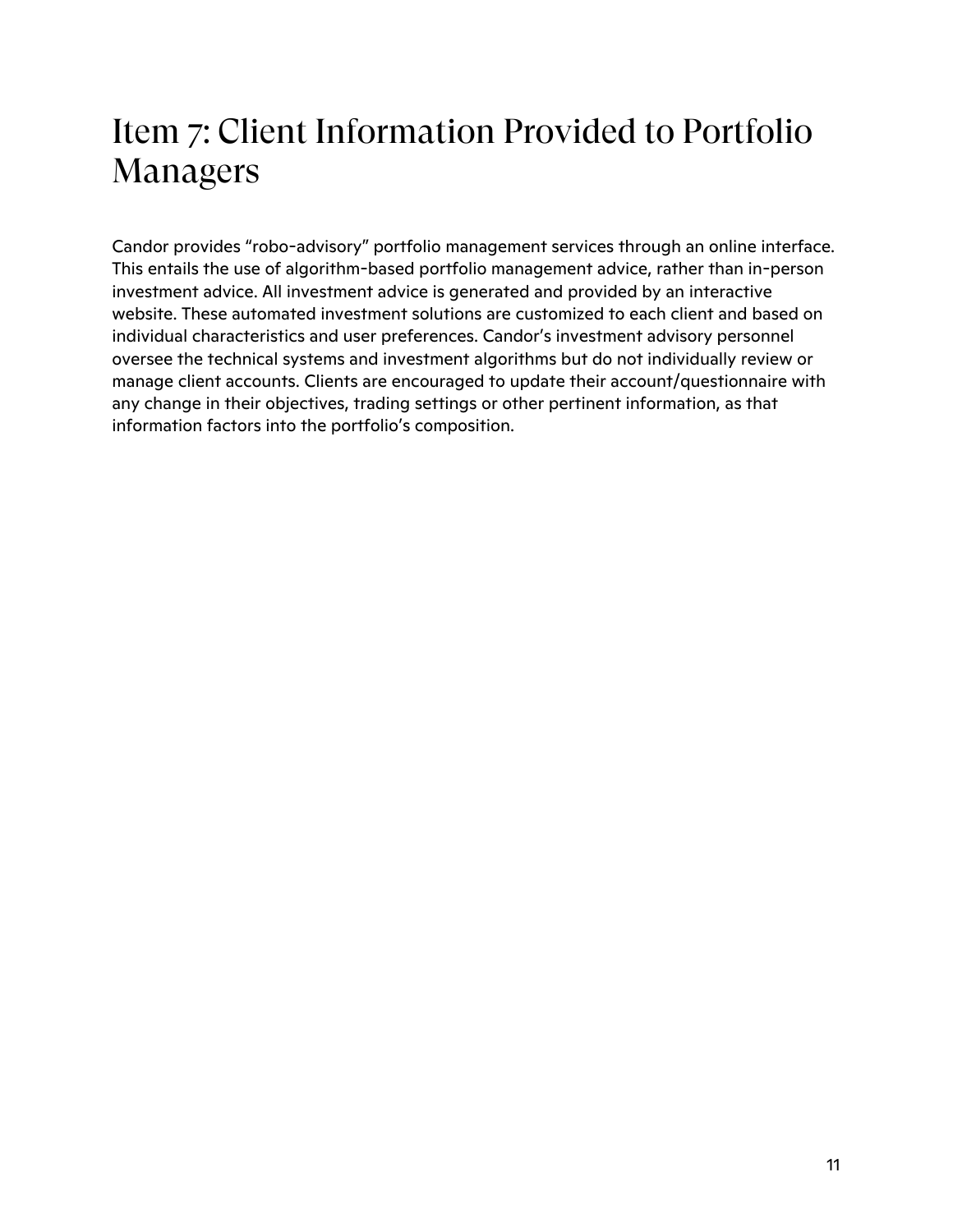# Item 8: Client Contact with Portfolio Managers

As an internet investment adviser, Candor does not allow clients to directly interact with portfolio managers. Per Rule 203A-2(e) Internet investment advisers are defined as advisers that provide investment advice to all of its clients exclusively through an interactive website, except that the investment adviser may provide investment advice to fewer than 15 clients through other means during the preceding twelve months.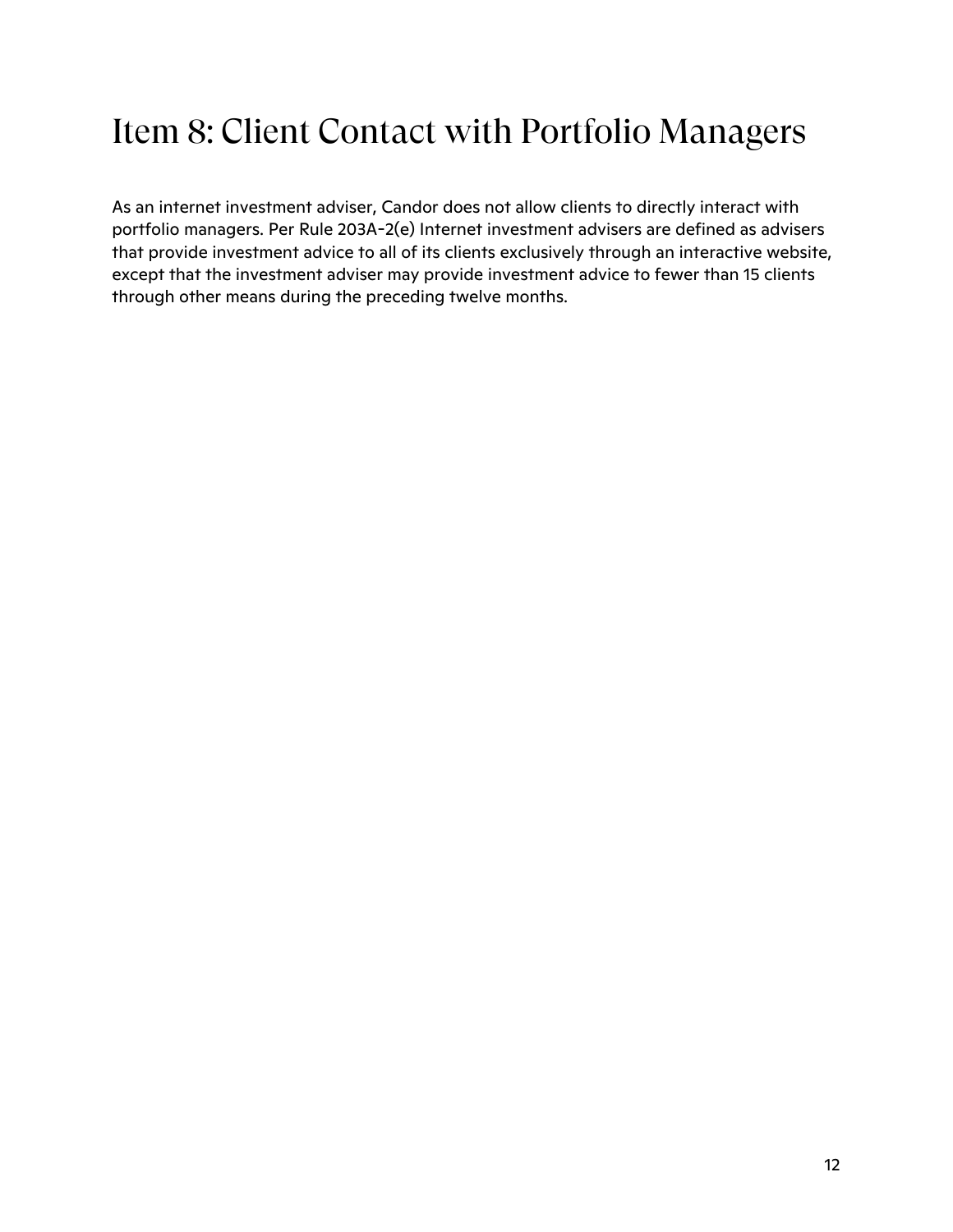# Item 9: Additional Information

### **Disciplinary Action and Other Financial Industry Activities**

Criminal or Civil Actions

There are no criminal or civil actions to report.

Administrative Proceedings

There are no administrative proceedings to report.

Self-Regulatory Organization (SRO) Proceedings

There are no self-regulatory organization proceedings to report.

Registration as a Broker/Dealer or Broker/Dealer Representative

Neither Candor nor its representatives are registered as, or have pending applications to become, a broker/dealer or a representative of a broker/dealer.

Registration as a Futures Commission Merchant, Commodity Pool Operator, or a Commodity Trading Advisor

Neither Candor nor its representatives are registered as or have pending applications to become either a Futures Commission Merchant, Commodity Pool Operator, or Commodity Trading Advisor or an associated person of the foregoing entities.

Registration Relationships Material to this Advisory Business and Possible Conflicts of Interests

David Chouinard is CTO of Candor Inc., the parent company of Candor Financial LLC. From time to time, he may offer clients services provided separately by Candor Inc. Candor Financial LLC always acts in the best interest of the client and clients always have the right to decide whether to utilize any affiliated services.

Stefaniya Dragova is CEO of Candor Inc., the parent company of Candor Financial LLC. From time to time, he may offer clients services provided separately by Candor Inc. Candor Financial LLC always acts in the best interest of the client and clients always have the right to decide whether to utilize any affiliated services.

Selection of Other Advisers or Managers and How This Adviser is Compensated for Those **Selections** 

Candor does not select third-party investment advisers.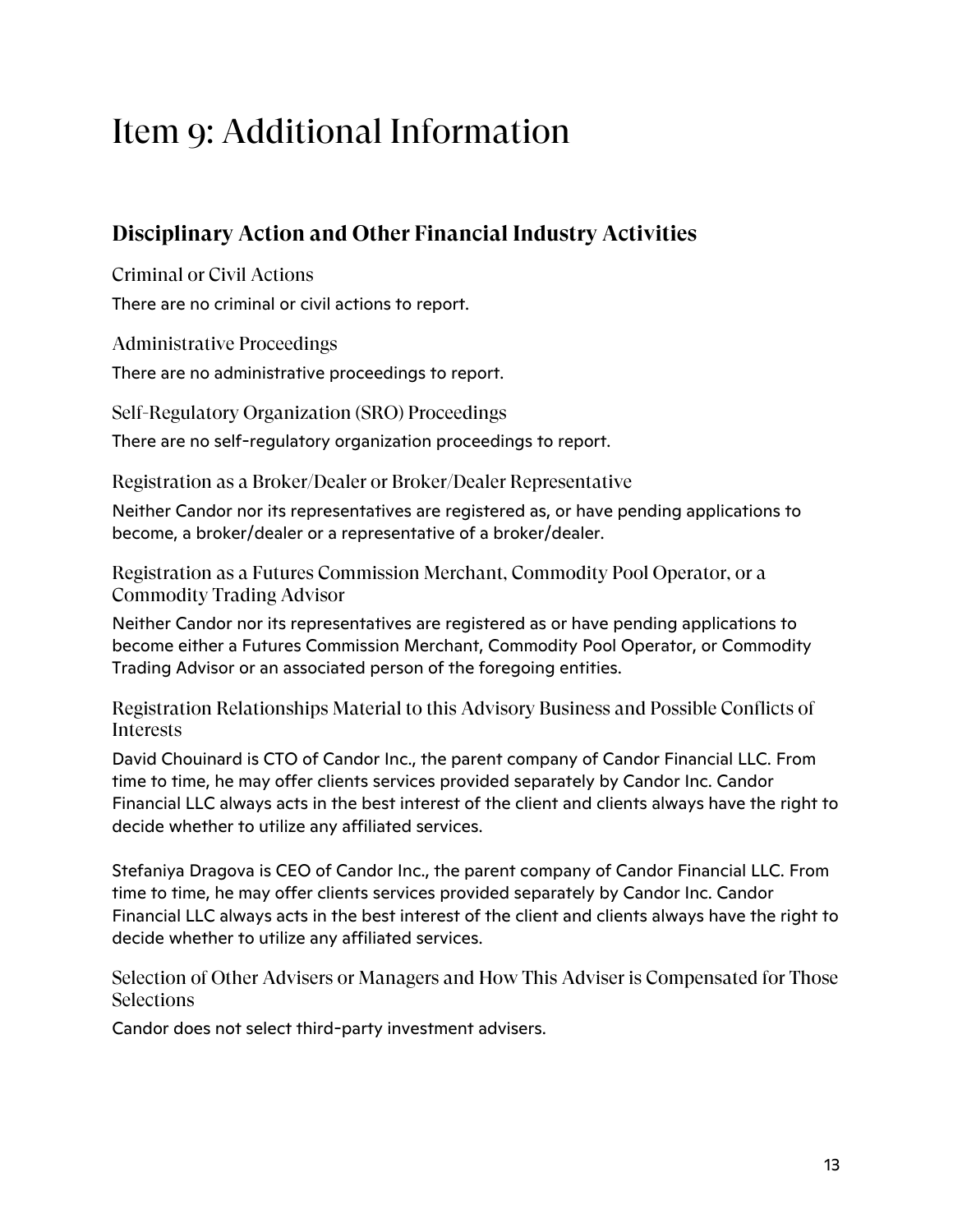### **Code of Ethics, Client Referrals, and Financial Information**

#### Code of Ethics

Candor has a written Code of Ethics that covers the following areas: Prohibited Purchases and Sales, Insider Trading, Personal Securities Transactions, Exempted Transactions, Prohibited Activities, Conflicts of Interest, Gifts and Entertainment, Confidentiality, Service on a Board of Directors, Compliance Procedures, Compliance with Laws and Regulations, Procedures and Reporting, Certification of Compliance, Reporting Violations, Compliance Officer Duties, Training and Education, Recordkeeping, Annual Review, and Sanctions. Candor's Code of Ethics is available free upon request to any client or prospective client.

#### Recommendations Involving Material Financial Interests

Candor does not recommend that clients buy or sell any security in which Candor or a related person has a material financial interest.

#### Investing Personal Money in the Same Securities as Clients

From time to time, representatives of Candor may buy or sell securities for themselves that they also recommend to clients. This may provide an opportunity for representatives of Candor to buy or sell the same securities before or after recommending the same securities to clients resulting in representatives profiting off the recommendations they provide to clients. Such transactions may create a conflict of interest. Candor will always document any transactions that could be construed as conflicts of interest and will never engage in trading that operates to the client's disadvantage.

#### Trading Securities At/Around the Same Time as Clients' Securities

From time to time, representatives of Candor may buy or sell securities for themselves at or around the same time as clients. This may provide an opportunity for representatives of Candor to buy or sell securities before or after recommending securities to clients resulting in representatives profiting off the recommendations they provide to clients. Such transactions may create a conflict of interest; however, Candor will never engage in trading that operates to the client's disadvantage.

#### Frequency and Nature of Periodic Reviews

Robo-advisory accounts are not individually reviewed by Candor. Clients are encouraged to update Candor of any change in their objectives, risk tolerance, or other pertinent information. 1

#### Factors That Will Trigger a Non-Periodic Review of Client Accounts

Robo-advisory portfolio management accounts do not undergo non-periodic review by Candor, allocations will change in accordance with the portfolio management software utilized by Candor and changes to the client's profile.